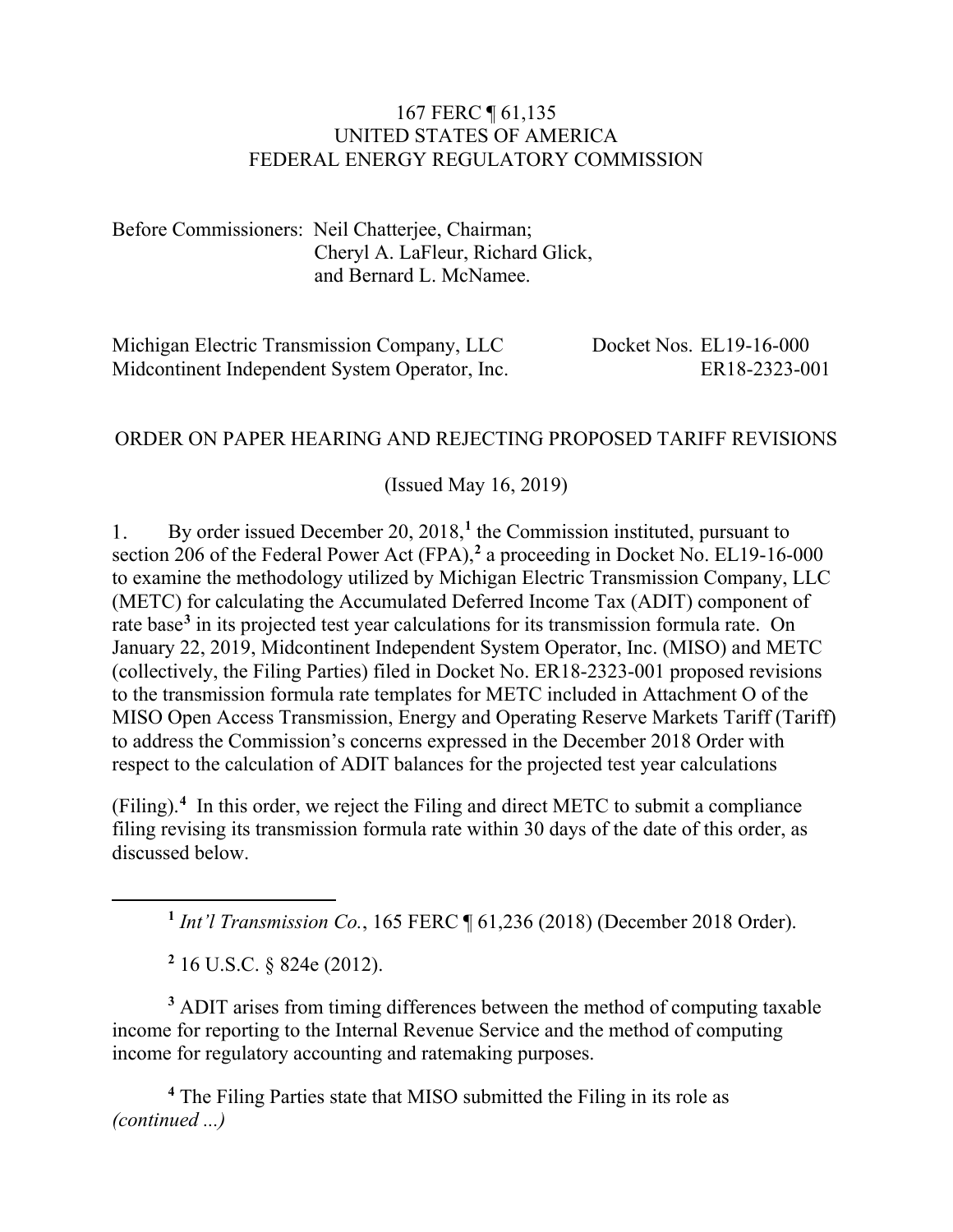#### **I. Background**

2. Under Commission ratemaking policies, income taxes included in rates are determined based on the return on net rate base that is calculated using straight-line depreciation.**[5](#page-1-0)** However, in calculating the actual amount of income taxes due to the Internal Revenue Service (IRS), companies generally are able to take advantage of accelerated depreciation. Accelerated depreciation will usually lower income taxes payable by companies during the early years of an asset's life followed by corresponding increases in income taxes payable during the later years of an asset's life when the depreciation is lower. This means that a company's income taxes owed to the IRS during a period will differ from its income tax expenses used for Commission ratemaking purposes during the same period. The difference between the income tax expense included in a company's rate based on straight-line depreciation and the actual income taxes owed to the IRS by the company are reflected in an ADIT account. Because the resulting balance in an ADIT account effectively provides the company with cost-free capital, the Commission generally requires a company to subtract the ADIT from rate base, thereby reducing customer charges. The reduction to rate base is diminished as the ADIT reverses due to actual taxes owed to the IRS subsequently exceeding the income taxes calculated based on straight-line depreciation. This method of passing the time value of benefits from accelerated depreciation on to ratepayers throughout the asset's life is referred to as tax normalization.

The depreciation normalization rules of the Internal Revenue Code and the 3. IRS regulations (Normalization Rules) mandate the use of a very specific proration procedure in measuring the amount of future test period ADIT that can reduce rate base. Section 1.167(1)-1(h)(6)(ii) of the IRS regulations requires that, if a utility uses solely a

 $\overline{a}$ administrator of the Tariff, but takes no position on the substance of the Filing, and reserves the right to comment or protest.

<span id="page-1-0"></span>**<sup>5</sup>** *See*, *e.g.*, *Pub. Serv. Co. of Col.*, 155 FERC ¶ 61,028, at P 2 (2016) (*PSCo*); *PJM Interconnection, L.L.C.*, 154 FERC ¶ 61,126, at P 2 (*Virginia Electric*), *order denying reh'g*, 156 FERC ¶ 61,200 (2016).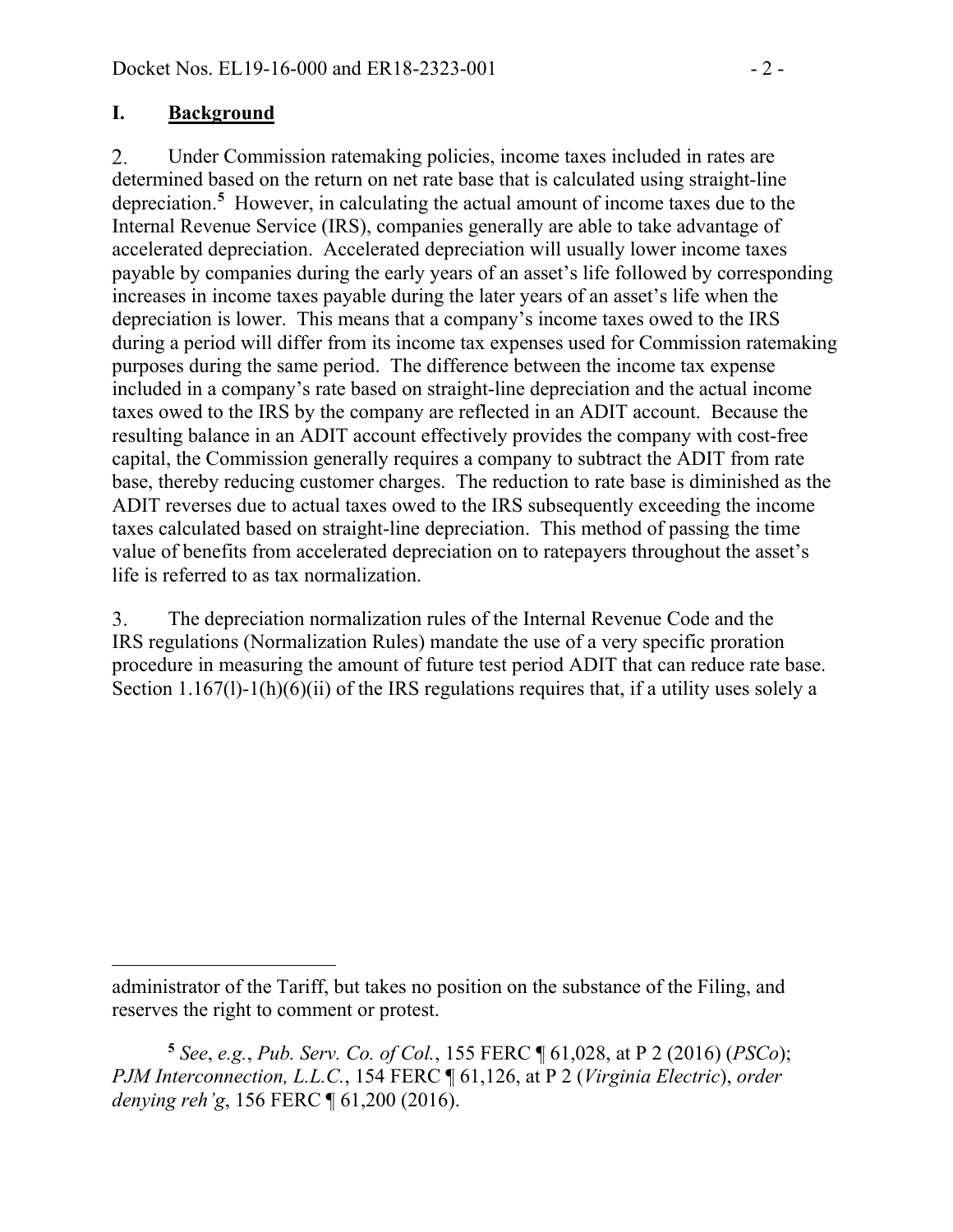future period (projected test year) to determine depreciation, "the amount of the reserve account for the period is the amount of the reserve at the beginning of the period and a *pro rata* portion of the amount of any projected increase to be credited or decrease to be charged to the account during such period."**[6](#page-2-0)** The *pro rata* amount of any increase during the future portion of the period is determined by multiplying the increase by a fraction, the numerator of which is the number of days remaining in the period at the time the increase is to accrue, and the denominator of which is the total number of days in the future portion of the period.**[7](#page-2-1)**

In addition, under the Normalization Rules, taxpayers are required to use the same  $\overline{4}$ . methodology to estimate or to project tax expenses, depreciation expenses, reserves for deferred taxes, and rate base, which is called the Consistency Rule.**[8](#page-2-2)** This Consistency Rule is substantially similar to the Commission's requirement that all rate base components and expenses in rates be calculated on a synchronized basis over the same test period.**[9](#page-2-3)**

5. The IRS requires utilities to follow its regulations in order to take advantage of accelerated depreciation. Certain public utilities have requested private letter rulings (PLR) from the IRS regarding the calculation of ADIT for formula rates that include a projection of expected investments for the coming year. These formula rates also include a true-up mechanism through which the utility calculates adjustments to its formula rate inputs, for example, for the differences between projected investments and investments that were actually incurred.

In the past, the Commission has approved companies' requests to use the IRS's 6. proration requirement to calculate the ADIT component of rate base for formula rate projection requirements and/or formula rate true-ups. In addition, some companies have proposed to apply an averaging step in addition to the initial proration whereby a company either performs a simple average of the resulting prorated value for the year

**<sup>6</sup>** Treas. Reg. § 1.167(l)-1(h)(6)(ii) (as amended in 1974) (Normalization Rule).

**<sup>7</sup>** *Id.*

<span id="page-2-1"></span><span id="page-2-0"></span>

**<sup>8</sup>** *See* 26 U.S.C. § 168(i)(9)(B) (2012) (Consistency Rule).

<span id="page-2-3"></span><span id="page-2-2"></span>**<sup>9</sup>** *See, e.g.*, *Westar Energy, Inc.*, 122 FERC ¶ 61,268, at P 98 (2008); *Delmarva Power and Light Co.*, [Opinion No. 262,](javascript:void(0)) 38 FERC ¶ [61,098, at 61,257](javascript:void(0)) (1987).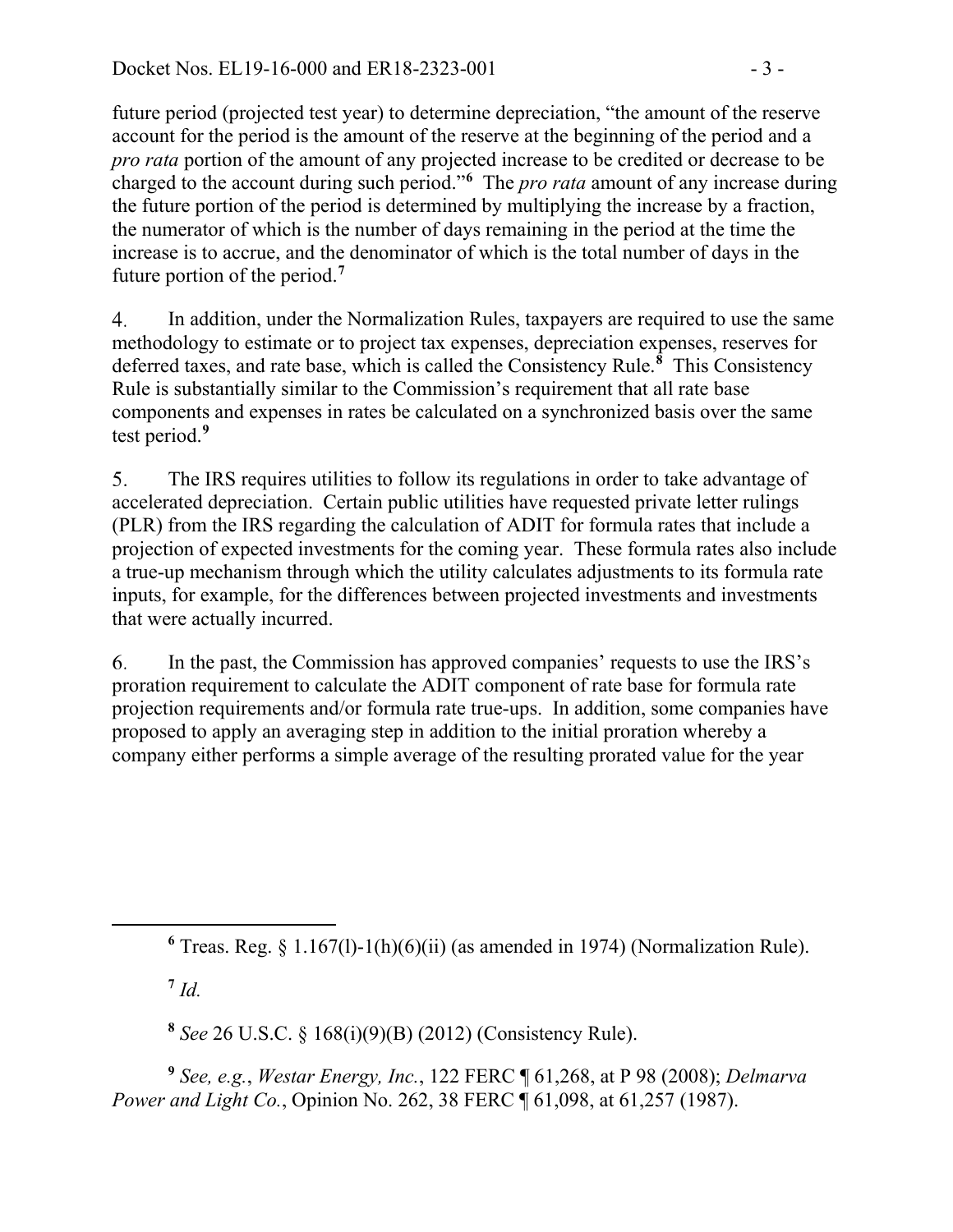and the beginning-of-year balance or, alternatively, an average of the 13-monthly prorated balances. **[10](#page-3-0)** In past orders, the Commission has approved the use of this twostep averaging methodology given concerns raised by utilities that failure to do so would violate the IRS's proration requirement or the Consistency Rule, and thus would prohibit companies from using accelerated depreciation for tax purposes.**[11](#page-3-1)**

### **A. April 2017 PLR**

On April 28, 2017, the IRS released a PLR providing guidance to a public utility 7. taxpayer on the application of the Normalization Rules to the taxpayer's transmission formula rate. **[12](#page-3-2)** The taxpayer asked whether, given that it employs a future test period in its projected test year calculation and the proration methodology applies, the Consistency Rule does not require that any averaging convention applied to other elements of rate base (i.e., a simple average of the beginning-of-year and end-of-year balances or a 13-month average balance) also apply to the taxpayer's prorated ADIT balance used in its projected test year calculations.**[13](#page-3-3)** The taxpayer distinguished the factual situation where the test period is part historical and part forward-looking from the factual situation where the test period is entirely forward-looking, which is used in Commission formula rates, to support its request that the IRS find that its regulations do not require the second step of the two-step averaging methodology. The IRS concurred:

> In regard to Taxpayer's requested ruling two, we agree with Taxpayer that averaging conventions, when applied to entirely future test periods, should presumptively be treated as having the same purpose as the Proration Requirement, thereby negating the necessity to apply both conventions serially to changes in [ADIT] balances.**[14](#page-3-4)**

In Requested Ruling No. 2, the IRS summarized its ruling on the issue:

<span id="page-3-1"></span>**<sup>11</sup>** *See PSCo*, 155 FERC ¶ 61,028 at PP 33-35; *Virginia Electric*, 154 FERC ¶ 61,126 at PP 19-20.

<span id="page-3-3"></span><span id="page-3-2"></span>**<sup>12</sup>** I.R.S. Priv. Ltr. Rul. 201717008 (Jan. 25, 2017) (released Apr. 28, 2017) (April 2017 PLR).

**<sup>14</sup>** *Id.* at 10.

<span id="page-3-4"></span>*(continued ...)*

<span id="page-3-0"></span>**<sup>10</sup>** The application of the IRS's proration methodology together with the additional averaging step is referred to in this order as the two-step averaging methodology.

**<sup>13</sup>** *Id.* at 4, 9-10.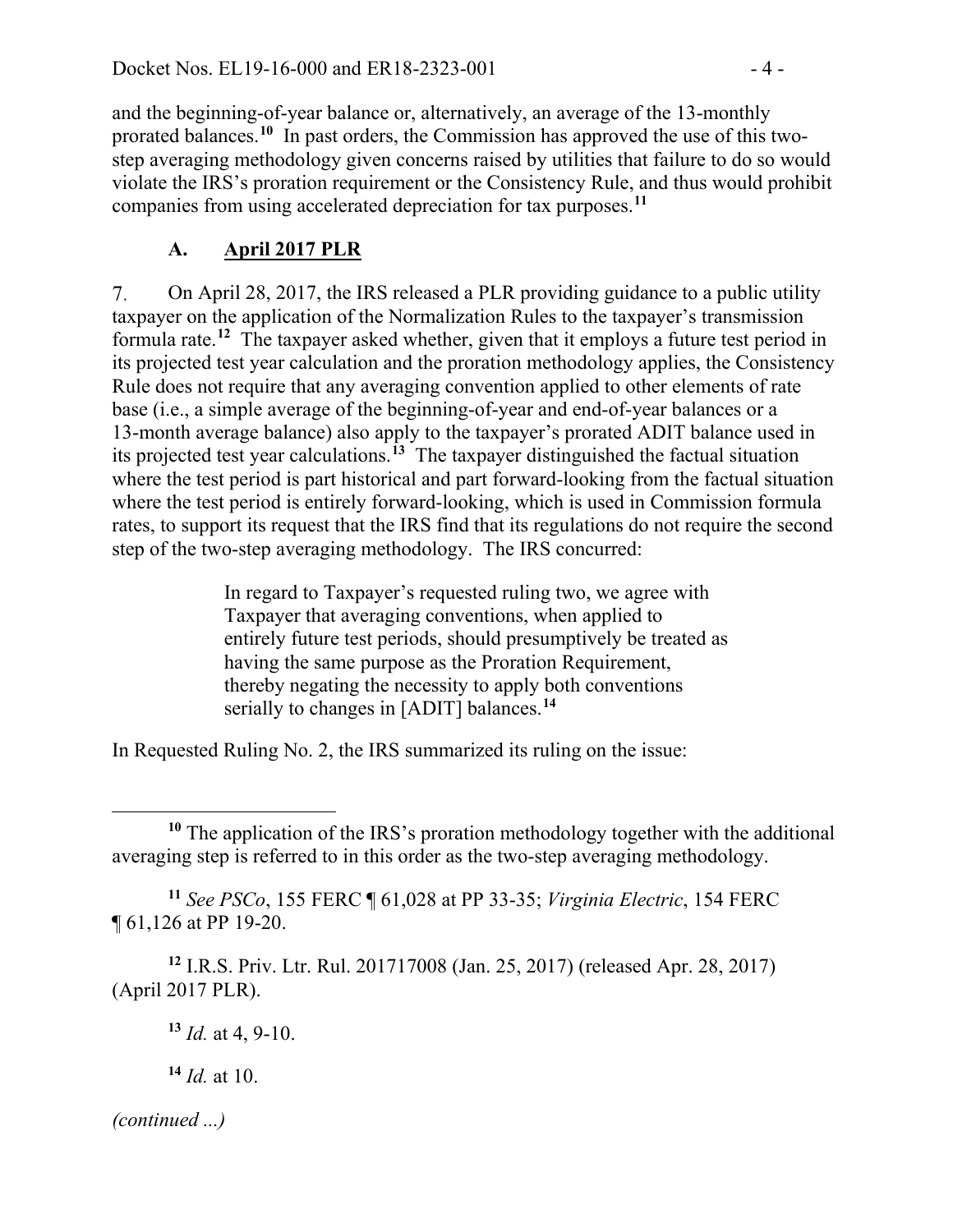If Taxpayer employs a future test period in its Transmission Projected Rate . . . and the Proration Requirement applies, in computing Taxpayer's Transmission Projected Rate . . . , the Consistency Rule does not require that any averaging convention applied to other elements of rate base also apply to Taxpayer's prorated [ADIT] balance.**[15](#page-4-0)**

Further, in Requested Ruling No. 4 of the April 2017 PLR, the IRS clarified that 8. the proration methodology applied by utilities to their originally projected ADIT amounts should be maintained in the annual true-up:

> $[1]$ n computing its Transmission True-Up . . . , the Proration Requirement does not apply only to the differences between Taxpayer's originally projected changes in its [ADIT] balances and its experienced changes in those balances. The Proration Requirement continues to apply to the originally projected changes.**[16](#page-4-1)**

### **B. April 2018 Order**

On April 27, 2018, the Commission issued an order rejecting a proposal by 9. Midcontinent Independent System Operator, Inc. (MISO) and Certain MISO Transmission Owners (Certain MISO TOs)**[17](#page-4-2)** to revise Certain MISO TOs' transmission formula rate templates, included in Attachment O of the MISO Open Access Transmission, Energy and Operating Reserve Markets Tariff (Tariff), to apply the two-step averaging methodology to their annual transmission formula rate true-up

**<sup>15</sup>** *Id.* at 14.

**<sup>16</sup>** *Id.*

<span id="page-4-0"></span> $\overline{a}$ 

<span id="page-4-2"></span><span id="page-4-1"></span>**<sup>17</sup>** Certain MISO TOs included: ALLETE, Inc. for its operating division Minnesota Power (and its subsidiary Superior Water, L&P), Montana-Dakota Utilities Co., Northern Indiana Public Service Company, Otter Tail Power Company, and Southern Indiana Gas & Electric Company.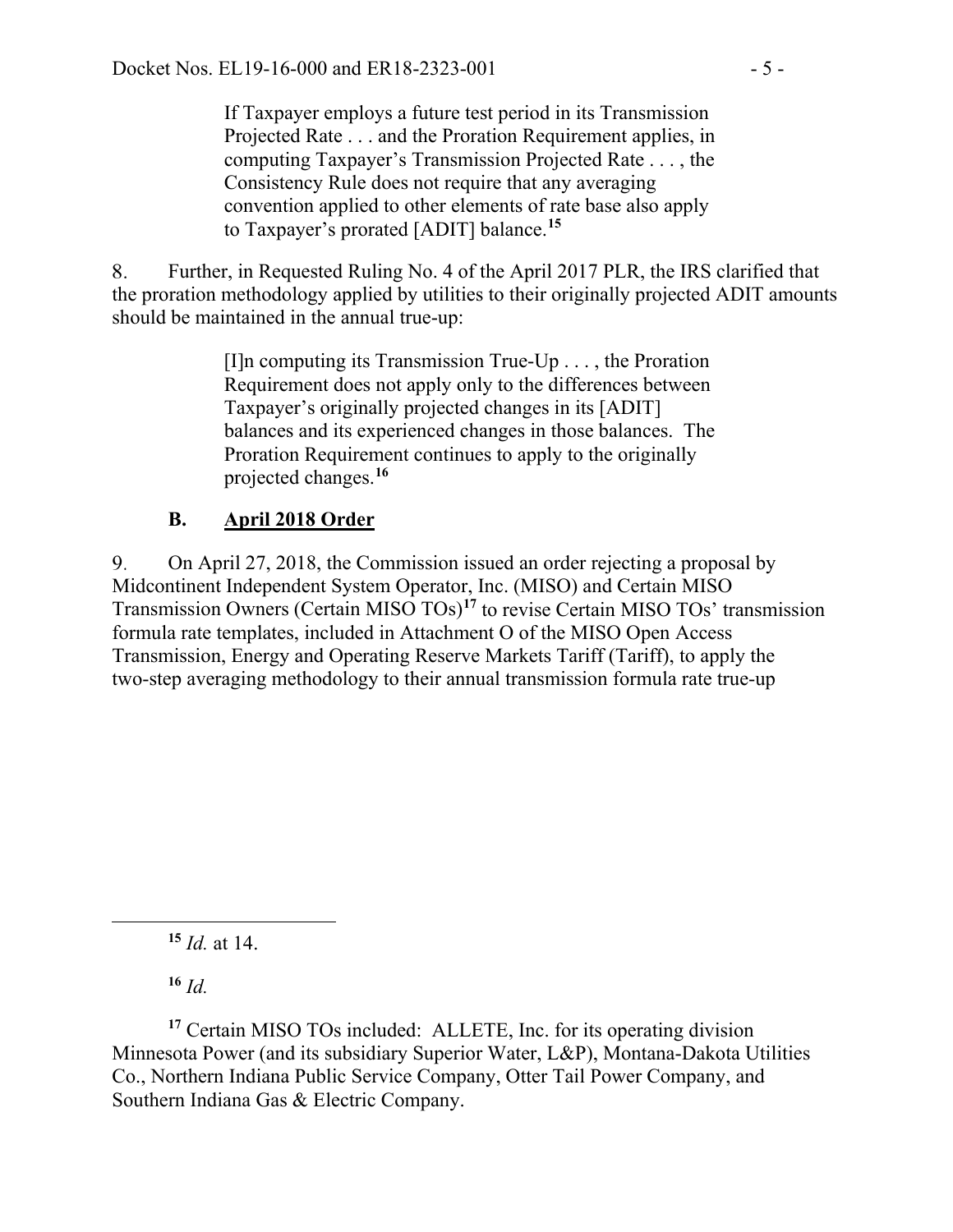calculations.**[18](#page-5-0)** The Commission explained that, although it had previously permitted transmission owners to use the two-step averaging methodology to calculate ADIT balances based on the understanding that this methodology was necessary to comply with the Normalization Rules,<sup>[19](#page-5-1)</sup> its view on this matter has changed.<sup>[20](#page-5-2)</sup> The Commission found that, in light of the IRS's guidance in the April 2017 PLR, "if the IRS's proration methodology is applied to calculate ADIT balances in forward-looking formula rates such as the Attachment O formula rates of Certain MISO TOs—then the additional averaging step need not also be applied in order to comply with the Consistency Rule."**[21](#page-5-3)** Accordingly, the Commission concluded that, "under these circumstances, the two-step averaging methodology is not necessary to be in compliance with the Normalization Rules."**[22](#page-5-4)**

10. The Commission disagreed with the argument made by Certain MISO TOs that the April 2017 PLR relaxes the Consistency Rule only for the projected test year calculation and that this relaxation cannot be extended to the annual true-up calculation, which uses a historical period. The Commission explained that, although during the annual true-up, ADIT will be composed of both the originally projected amounts (which are prorated), and the difference between the originally projected amounts and the actual amounts (which is not prorated), this does not negate Requested Ruling No. 2 of the April 2017 PLR. The Commission explained that because the proration methodology is applied to the originally-projected amounts for the entire test period in the annual trueup, the Commission believed that, consistent with the IRS's clarification in discussing Requested Ruling No. 2, it is not necessary to perform further averaging of the originally projected amounts in the true-up to satisfy the Consistency Rule.

<span id="page-5-3"></span><span id="page-5-2"></span><span id="page-5-1"></span>**<sup>19</sup>** *See PSCo*, 155 FERC ¶ 61,028 at PP 33-35; *Virginia Electric*, 154 FERC ¶ 61,126 at PP 19-20.

**<sup>20</sup>** April 2018 Order, 163 FERC ¶ 61,061 at PP 23-24 (citations omitted).

**<sup>21</sup>** *Id.* P 24.

<span id="page-5-4"></span>**<sup>22</sup>** *Id.*

<span id="page-5-0"></span>**<sup>18</sup>** *Midcontinent Indep. Sys. Operator, Inc.*, 163 FERC ¶ 61,061 (2018) (April 2018 Order). The Commission noted that Certain MISO TOs currently use the two-step averaging methodology to calculate the ADIT component of rate base for formula rate projections. *Id.* P 7 (citing *Midcontinent Indep. Sys. Operator, Inc.*, 153 FERC ¶ 61,371 (2015), *order granting clarification*, 156 FERC ¶ 61,203 (2016)).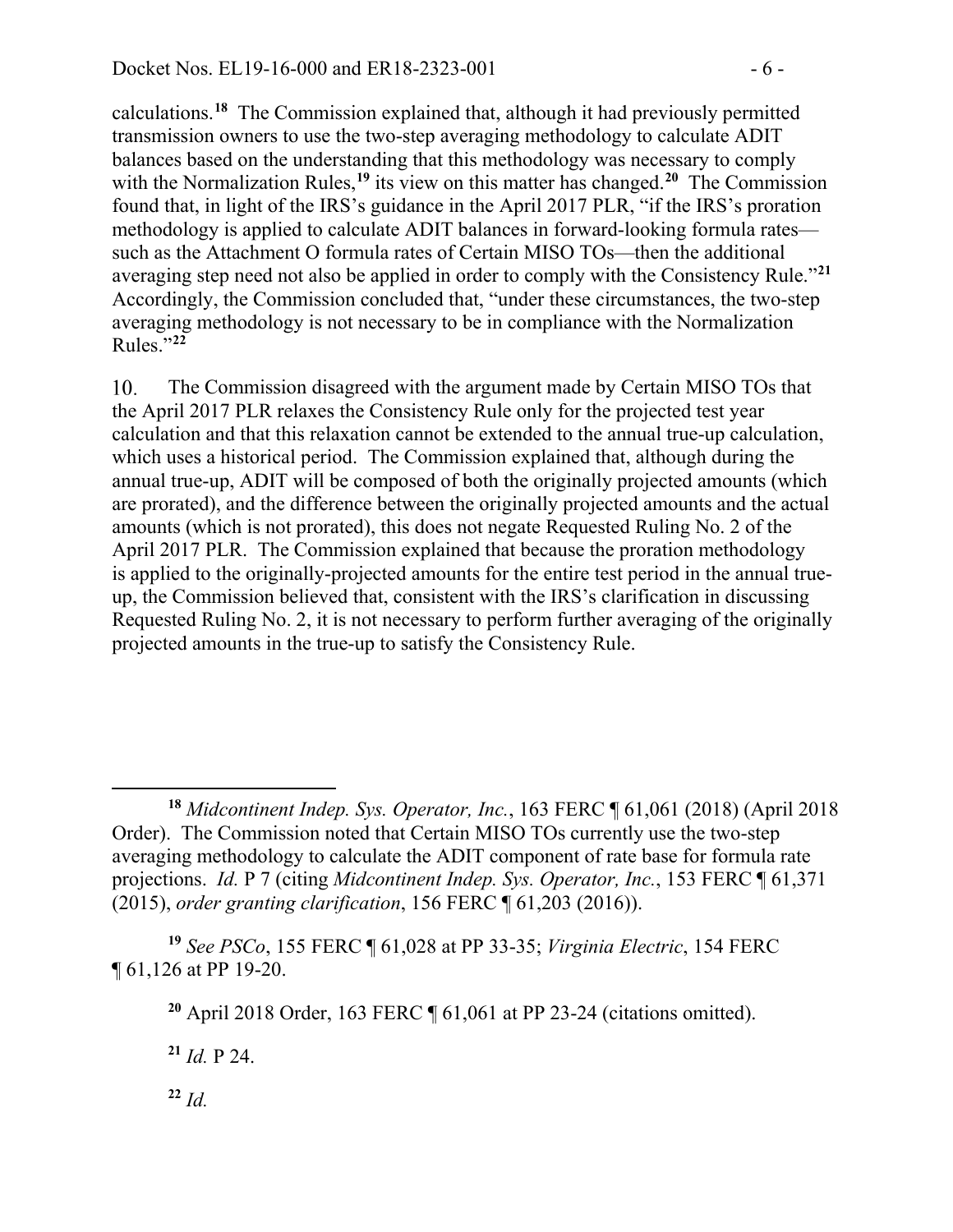$11.$ After determining that the two-step averaging methodology was no longer required to comply with IRS regulations, the Commission found that the continued use of the two-step averaging methodology for calculating ADIT may result in unjust and unreasonable rates. Specifically, the Commission found that, since the first step of the two-step averaging methodology generates a prorated ADIT value for the year, reflecting a weighted average ADIT balance based on the number of days remaining in the year, taking the second step of averaging the prorated value for the year with the beginning-ofyear balance produces a result that is disproportionately skewed towards the beginningof-year balance. The Commission further found that this skew may understate the ADIT reduction to rate base, which, in turn, would lead to an overstated rate base and thus may result in unreasonably higher rates. Therefore, the Commission concluded that the use of the two-step averaging methodology had not been shown to be just and reasonable for the purpose of Commission ratemaking and thus rejected Certain MISO TOs' request to apply this methodology to their annual transmission formula rate true-up calculation.**[23](#page-6-0)**

12. Finally, the Commission stated that it appeared that Certain MISO TOs' transmission formula rate templates under Attachment O of the Tariff may be unjust, unreasonable, or unduly discriminatory or preferential because their projected test year calculations use a two-step averaging methodology to determine ADIT balances. The Commission instituted a proceeding, pursuant to section 206 of the FPA, to examine the methodology utilized by Certain MISO TOs in calculating ADIT balances in their projected test year calculations for their Attachment O formula rate templates.**[24](#page-6-1)**

## **C. METC's Previous Filing**

On August 27, 2018, MISO, METC and two of METC's affiliates**[25](#page-6-2)** filed in 13. Docket No. ER18-2323-000 proposed revisions to their transmission formula rate templates included in Attachment O of the MISO Tariff to address the Commission's concerns with respect to the calculation of ADIT balances for the projected test year calculations.

#### **II. December 2018 Order**

In the December 2018 Order, the Commission rejected the Tariff revisions 14. proposed by the Filing Parties in Docket No. ER18-2323-000 to remedy the concerns the Commission expressed with respect to the use of the two-step averaging methodology,

<span id="page-6-0"></span>**<sup>23</sup>** *Id.* PP 29-30.

**<sup>24</sup>** *Id.* PP 31-34.

**<sup>25</sup>** International Transmission and ITC Midwest.

<span id="page-6-2"></span><span id="page-6-1"></span>*(continued ...)*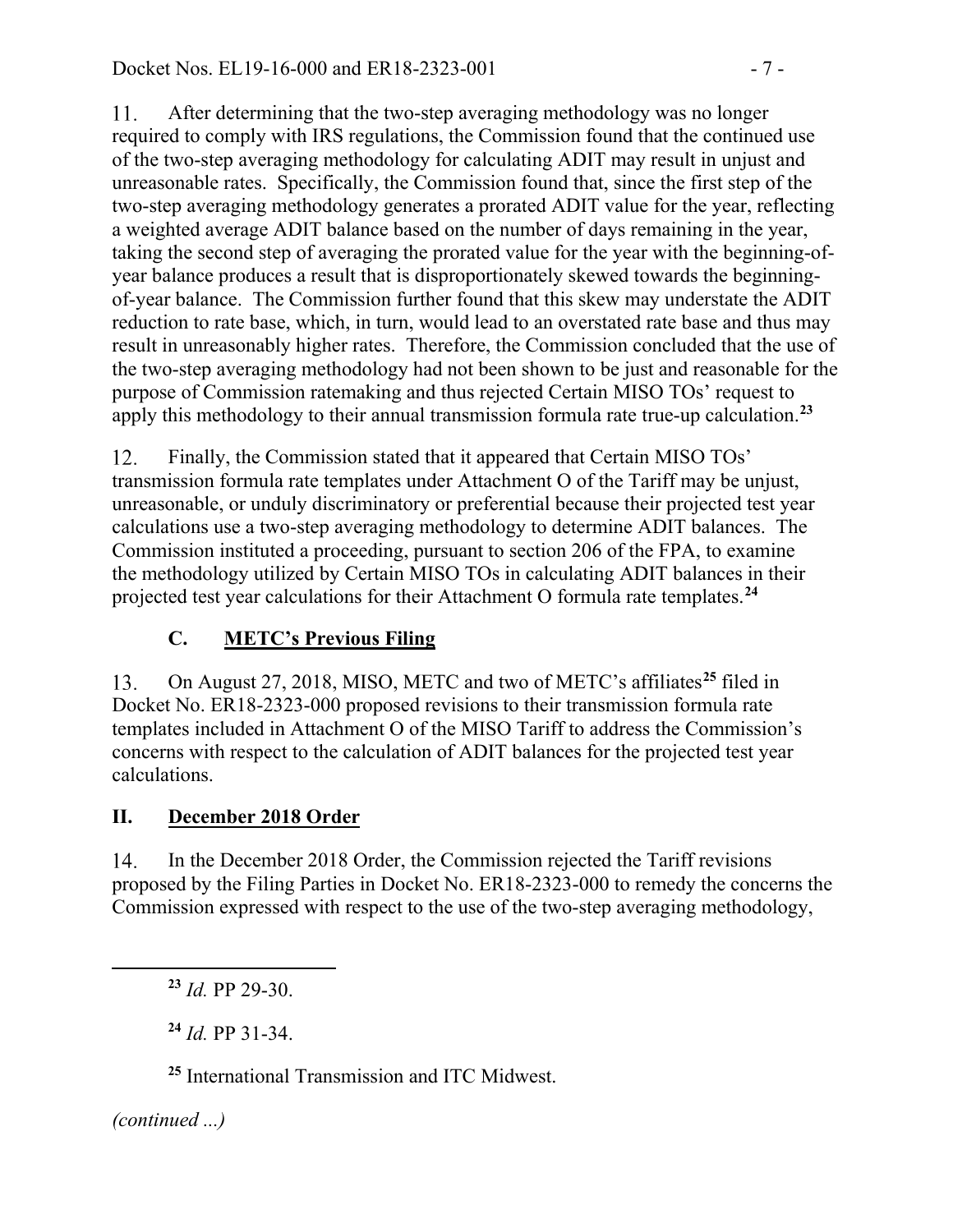because the Filing Parties did not propose a date to make the revisions effective.**[26](#page-7-0)** As METC had not been previously been made subject to the Commission's earlier section 206 order instituting proceedings against a number of public utilities,**[27](#page-7-1)** in the December 2018 Order, the Commission instituted a section 206 proceeding in Docket No. EL19-6-000 to examine METC's transmission formula rate. The Commission reiterated that if the IRS's proration methodology is applied to calculate ADIT balances in forward-looking formula rates, then the additional averaging step need not also be applied in order to comply with the Consistency Rule, and thus, the two-step averaging methodology is not necessary to be in compliance with the Normalization Rules. **[28](#page-7-2)** The Commission stated that it was concerned that METC's continued use of a two-step averaging methodology may understate ADIT balances relative to the value of other rate base items, thus increasing rate base, and may result in unreasonably higher rates. The Commission stated that, therefore, it appeared METC's transmission formula rate may be unjust, unreasonable, or unduly discriminatory or preferential because its projected test year calculations use a two-step averaging methodology to determine ADIT balances. Pursuant to FPA section 206, the Commission commenced paper hearing procedures to resolve these matters.**[29](#page-7-3)**

#### **III. Tariff Revisions Filing**

15. The Filing Parties state that, consistent with the Commission's guidance in the December 2018 Order, METC proposes to revise its company-specific ADIT work papers to eliminate the use of the two-step averaging methodology to determine ADIT balances in its projected test year calculations.<sup>[30](#page-7-4)</sup> Specifically, the Filing Parties propose to revise METC's formula rates in lines 29 (Account 190), 58 (Account 282), and 87 (Account 283) to ensure that they will no longer perform the two-step averaging methodology in calculating the "Average Balance" for these accounts.**[31](#page-7-5)** The Filing Parties state that the proposed revisions modify the "Average Balance" formulas in the work papers to remove the simple averaging of prorated items and to instead use only the ending balance of prorated items. However, the Filing Parties state that, per the

**<sup>26</sup>** December 2018 Order, 165 FERC ¶ 61,236 at P 33.

**<sup>27</sup>** *Ameren Illinois Co.,* 163 FERC ¶ 61,200 (2018) (June 2018 Order).

<span id="page-7-3"></span><span id="page-7-2"></span><span id="page-7-1"></span>**<sup>28</sup>** December 2018 Order, 165 FERC ¶ 61,236 at P 35 (citing June 2018 Order, 163 FERC ¶ 61,200 at P 13.

**<sup>29</sup>** *Id.* P 36.

**<sup>30</sup>** Filing at 5, 9.

**<sup>31</sup>** *Id*. at 5.

<span id="page-7-5"></span><span id="page-7-4"></span>*(continued ...)*

<span id="page-7-0"></span>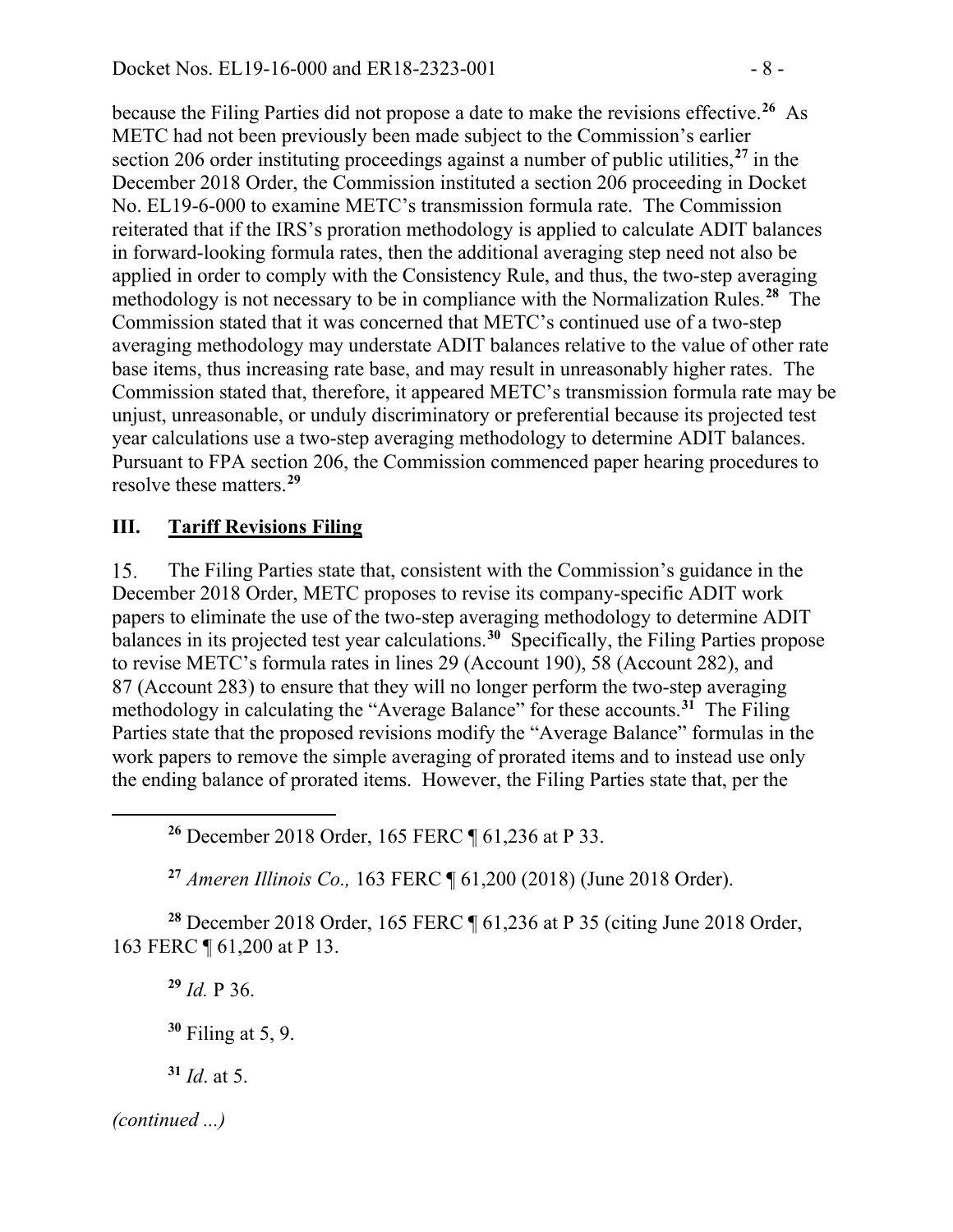requirements of the Consistency Rule,**[32](#page-8-0)** the formulas will require METC to continue to perform a simple averaging of non-prorated items using beginning-of-year and end-ofyear balances.**[33](#page-8-1)**

In addition, the Filing Parties state that METC proposes to modify the calculation 16. of average ADIT balances in its annual true-up calculations so as to preserve the effect of the application of the proration methodology used in its projected test year calculations.**[34](#page-8-2)** Specifically, METC proposes to revise Note F of its company-specific Attachment Os to make clear that it will apply the IRS's proration methodology in calculating ADIT balances for both the annual projection and annual true-up. In addition, METC proposes revisions to its company-specific ADIT work papers to preserve, in its annual true-up calculations, the effect of the application of the proration methodology that it uses in its projected test year calculations. **[35](#page-8-3)**

The Filing Parties request an effective date of January 1, 2019 for their proposed 17. Tariff revisions.**[36](#page-8-4)** They assert that this requested effective date is consistent with the Commission's findings in its December 20, 2018 order**[37](#page-8-5)** regarding the ADIT filing of Certain MISO TOs.**[38](#page-8-6)** The Filing Parties note that the Commission explained that, although it had established a refund effective date of May 4, 2018 in the FPA section 206 proceeding addressing the Certain MISO TOs' use of the two-step averaging methodology, an effective date of January 1, 2019 was acceptable for the Tariff revisions

<span id="page-8-1"></span>**<sup>33</sup>** *Id.*

<span id="page-8-2"></span>**<sup>34</sup>** *Id*. at 4, 8-9.

**<sup>35</sup>** *Id*. at 9.

**<sup>36</sup>** *Id*. at 2, 10.

<span id="page-8-5"></span><span id="page-8-4"></span><span id="page-8-3"></span>**<sup>37</sup>** *Id*. at 11 (citing *Midcontinent Indep. Sys. Operator, Inc.*, 165 FERC ¶ 61,235, at P 33 n.60 (2018) (December 2018 Certain MISO TOs Order)).

<span id="page-8-6"></span>**<sup>38</sup>** Certain MISO TOs include: ALLETE, Inc. for its operating division Minnesota Power (and its subsidiary Superior Water, L&P), Montana-Dakota Utilities Co., Northern Indiana Public Service Company, Otter Tail Power Company, and Southern Indiana Gas & Electric Company.

*(continued ...)*

<span id="page-8-0"></span> $\overline{a}$ **<sup>32</sup>** The Filing Parties state that the IRS's Consistency Rule requires that if a taxpayer uses an average balance for one component of its rate base calculation, the taxpayer must use a comparable average balance for all other rate base items. Filing at 5-6 (citing 26 U.S.C. §§ 168(i)(9)(A)(ii), 168(i)(9)(B)(ii)).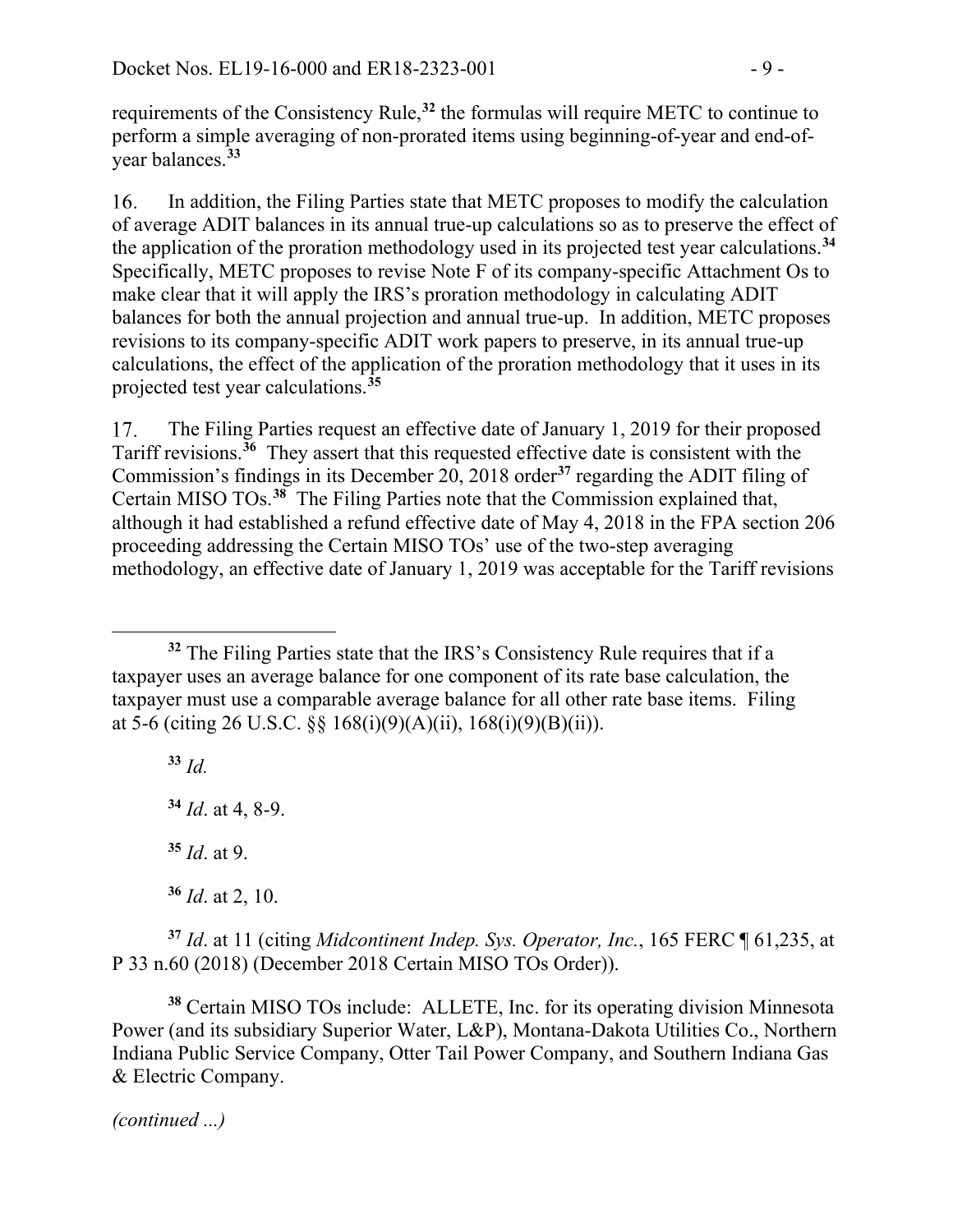given that it was "unfeasible for [Certain MISO TOs] to change their projected test year calculations for rate year 2018."**[39](#page-9-0)**

The Filing Parties contend that like the Certain MISO TOs, it is unfeasible for the 18. METC to revise its test year projections for rate year 2018.**[40](#page-9-1)** Further, the Filing Parties state that, similar to the Certain MISO TOs, METC does not utilize the two-step averaging methodology in its true-up calculations, and that any over-recoveries created by METC's use of the two-step averaging methodology in its projected test year calculations will therefore be reversed and refunded, with interest, to customers through the true-up calculations for rate year 2018.**[41](#page-9-2)**

The Filing Parties note that although METC is requesting a January 1, 2019 19. effective date for the proposed Tariff revisions, MISO is currently billing customers using METC's currently-effective Tariff provisions, which utilize the two-step averaging methodology for calculating projected test year balances.**[42](#page-9-3)** The Filing Parties state that, in the event the Commission accepts the proposed Tariff revisions effective January 1, 2019, MISO will re-bill customers using the proposed Tariff revisions for this interim period of time (i.e., January 1, 2019 through and including the date upon which the Commission acts on METC's compliance filing).**[43](#page-9-4)**

## **IV. Notice and Responsive Pleadings**

20. On December 28, 2018, notice of the initiation of section 206 proceeding in Docket No. EL19-16-000 was published in the *Federal Register*, 83 Fed. Reg. 67,273 (2018). The notice indicated that the refund effective date will be the date of publication

**<sup>40</sup>** *Id*.

**<sup>41</sup>** *Id*.

**<sup>42</sup>** *Id*.

<span id="page-9-4"></span><span id="page-9-3"></span><span id="page-9-2"></span>**<sup>43</sup>** *Id.* We note that the Filing Parties submitted the Filing in Docket No. ER18- 2323-001 through eTariff as a compliance filing (Code 80), rather than as a new FPA section 205 filing with a 60-day notice requirement. Accordingly, the Filing does not become effective in the absence of a Commission order establishing an effective date. *See Electronic Tariff Filings*, Order No. 714, 124 FERC ¶ 61,270 (2008), *clarified*, [Order](http://www.ferc.gov/whats-new/comm-meet/2014/051514/M-1.pdf)  [No. 714-A, 147 FERC ¶ 61,115](http://www.ferc.gov/whats-new/comm-meet/2014/051514/M-1.pdf) (2014); s*ee also Electronic Tariff Filings; Order Establishing Procedures Relating To Tariffs Filed Electronically*, 130 FERC ¶ 61,047, at P 5 & n.5 (2010).

*(continued ...)*

<span id="page-9-1"></span><span id="page-9-0"></span> $\overline{a}$ **<sup>39</sup>** Filing at 11 (quoting December 2018 Certain MISO TOs Order, 165 FERC ¶ 61,235 at P 33 n.60).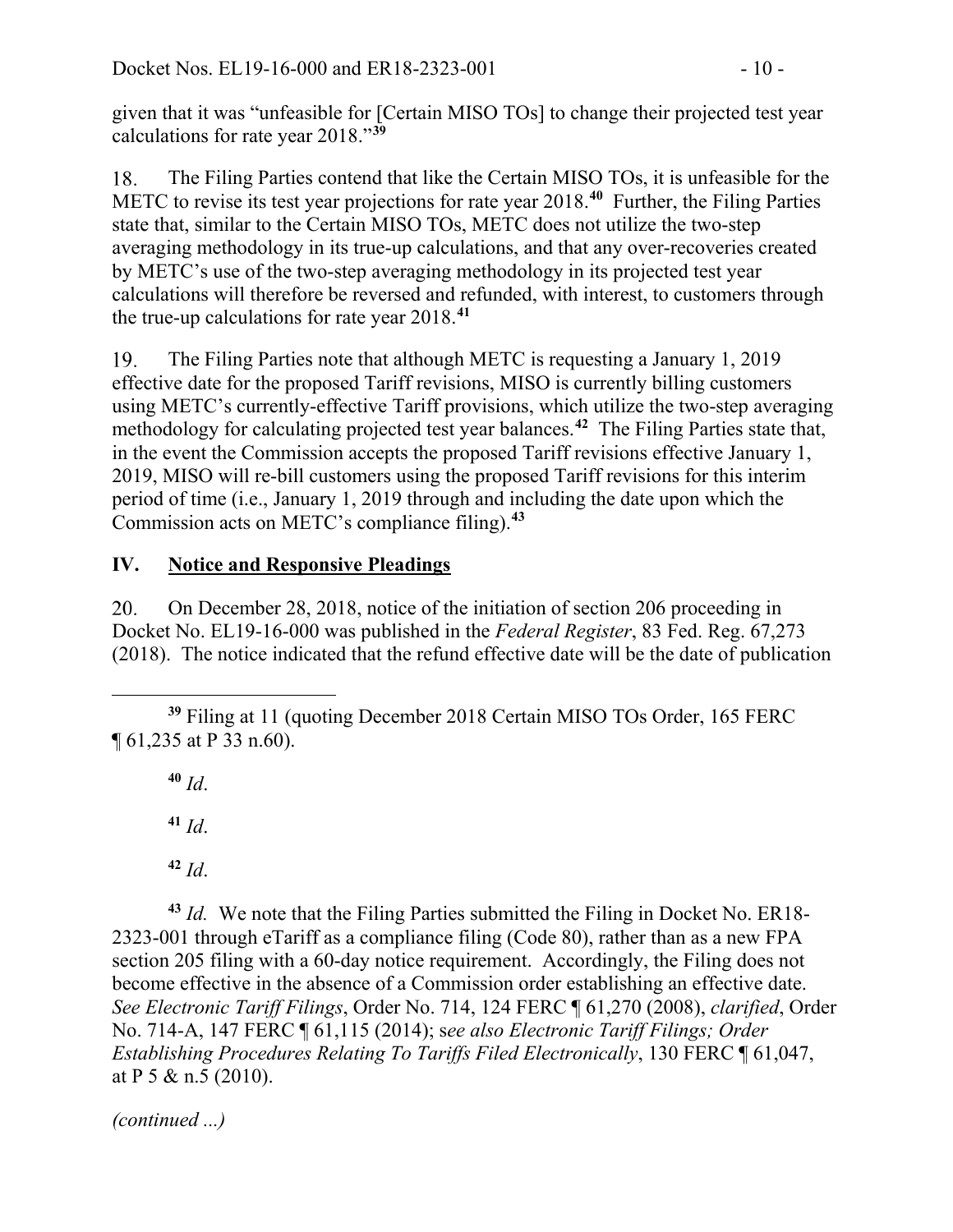of the notice in the *Federal Register*. Michigan Agency for Energy and Michigan Public Power Agency filed timely motions to intervene. Michigan Public Service Commission (Michigan Commission) filed an out-of-time motion to intervene.

On January 28, 2019, METC filed an initial brief in Docket No. EL19-16-000 in 21. response to the December 2018 Order. No other briefs were filed. In its brief, METC states that the Commission should terminate the section 206 proceeding in Docket No. EL19-16-000 as moot because, consistent with the Commission's guidance in the December 2018 Order, METC has submitted a proposal to revise METC's companyspecific Attachment O transmission formula rate template and ADIT work paper so as to eliminate the use of the two-step averaging methodology.**[44](#page-10-0)**

Notice of the Filing was published in the *Federal Register*, 84 Fed. Reg. 708 22. (2019), with interventions and protests due on or before February 12, 2019. Michigan Commission filed a notice of intervention. Michigan Agency for Energy and Michigan Public Power Agency filed timely motions to intervene.

### **V. Discussion**

### **A. Procedural Matters**

23. Pursuant to Rule 214 of the Commission's Rules of Practice and Procedure, 18 C.F.R. § 385.214 (2018), the notice of intervention and timely, unopposed motions to intervene serve to make the entities that filed them parties to the proceedings in which they were filed. Pursuant to Rule 214(d) of the Commission's Rules of Practice and Procedure, 18 C.F.R. § 385.214(d), we grant Michigan Commission's late-filed motion to intervene in Docket No. EL19-16-000 given its interest in the proceeding, the early stage of the proceeding, and the absence of undue prejudice or delay.

## **B. Substantive Matters**

24. As an initial matter, consistent with the preliminary findings in the December 2018 Order,**[45](#page-10-1)** we find that the transmission formula rate of METC is unjust and unreasonable and unduly discriminatory or preferential to the extent that it provides for the use of the two-step averaging methodology to calculate the ADIT component of rate base. As the Commission stated in the December 2018 Order, if the IRS's proration methodology is applied to calculate ADIT balances in forward-looking formula rates, the two-step averaging methodology is not necessary to be in compliance with the Normalization Rules. Consistent with the preliminary findings in the December 2018 Order, we find the continued use of a two-step averaging methodology understates ADIT balances relative to

<span id="page-10-0"></span>**<sup>44</sup>** METC Initial Brief at 5.

<span id="page-10-1"></span>**<sup>45</sup>** December 2018 Order, 165 FERC ¶ 61,236 at P 35.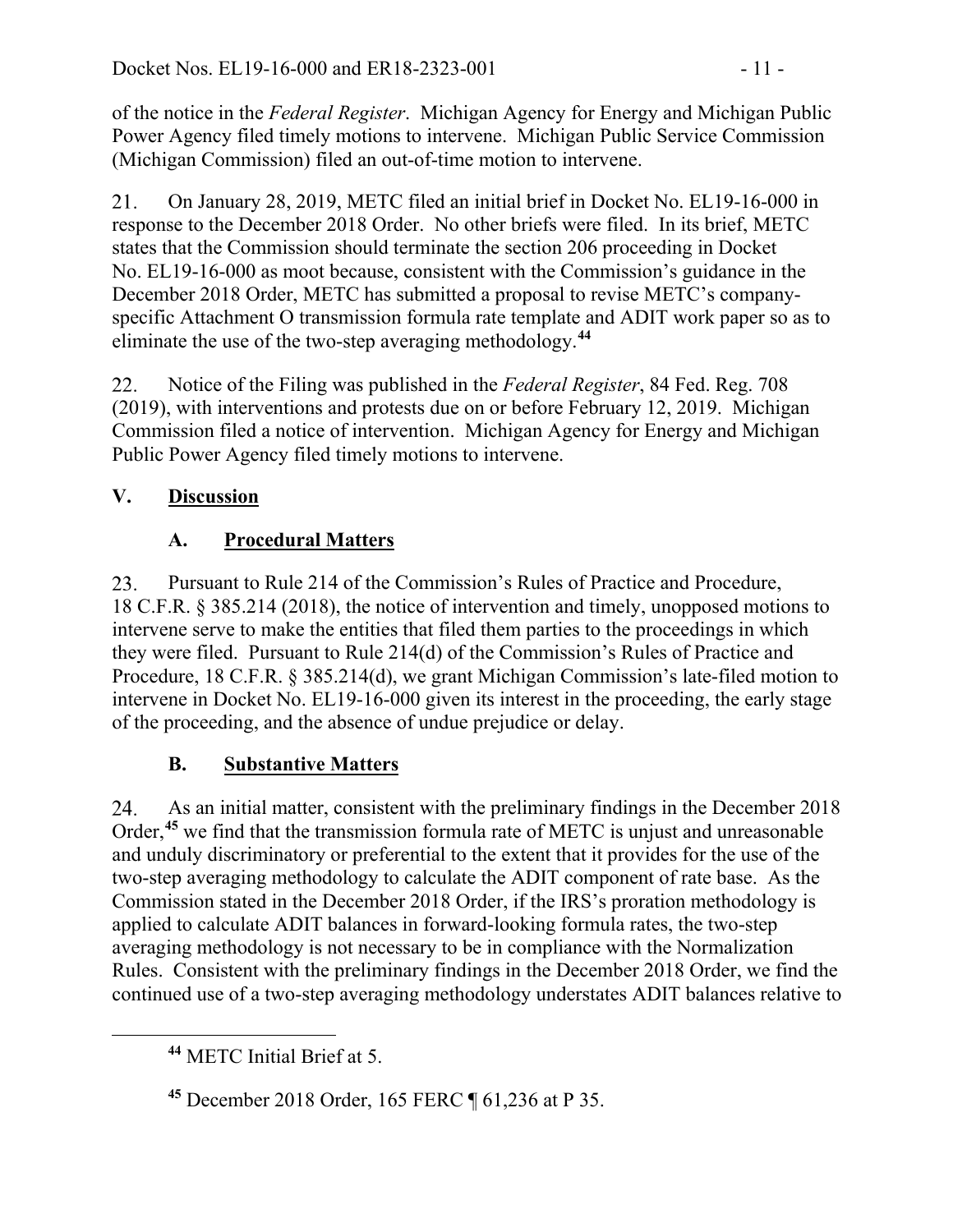the value of other rate base items, thus increasing rate base, and results in unreasonably higher rates.

In the Filing, METC proposes, *inter alia*, to remove the two-step averaging 25. methodology from the calculation of ADIT balances for the projected test year. We find that these proposed revisions would address the concerns outlined by the Commission in the April 2018 Order and the December 2018 Order. However, we find that aspects of the Filing that are not part of METC's two-step averaging remedy, i.e., METC's proposed revisions to apply the IRS's proration methodology to its true-up calculations, are barred by the filed-rate doctrine and the rule against retroactive ratemaking, and therefore we reject the Filing.

26. METC proposes an effective date of January 1, 2019, for its proposed Tariff revisions, including its proposal to apply the proration methodology to its true-up calculations. Such a proposal could result in a retroactive rate increase, as it would apply to a period—the 2019 rate year—that is partly historical, given that the Filing was made on January 22, 2019, after part of 2019 had elapsed.**[46](#page-11-0)** Accordingly, METC's proposal to apply the proration methodology starting with the true-up for the entire 2019 rate year is impermissible and therefore we reject the Filing. Although we are rejecting METC's Filing, we note that it may refile its proposal to apply the IRS's proration methodology to its true-up calculations, provided that its proposed revisions apply prospectively, in a separate 205 filing. The Commission will evaluate the proposal at that time.

27. As we have found that METC's use of the two-step averaging methodology in its projected test year calculations is unjust and unreasonable and unduly discriminatory or preferential, pursuant to FPA section 206, we direct METC to make a compliance filing revising METC's transmission formula rate to remove the two-step averaging methodology within 30 days of the date of this order.

#### The Commission orders:

(A) The Filing Parties' Filing is hereby rejected, as discussed in the body of this order.

(B) The Commission finds that METC's transmission formula rate is unjust and unreasonable and unduly discriminatory or preferential, as discussed in the body of this order.

(C) METC is hereby directed to make a compliance filing within 30 days of the date of this order, as discussed in the body of this order.

#### <span id="page-11-0"></span>By the Commission.

**<sup>46</sup>** *See Midcontinent Indep. Sys. Operator, Inc.*, 157 FERC ¶ 61,250 at P 27 (2016).